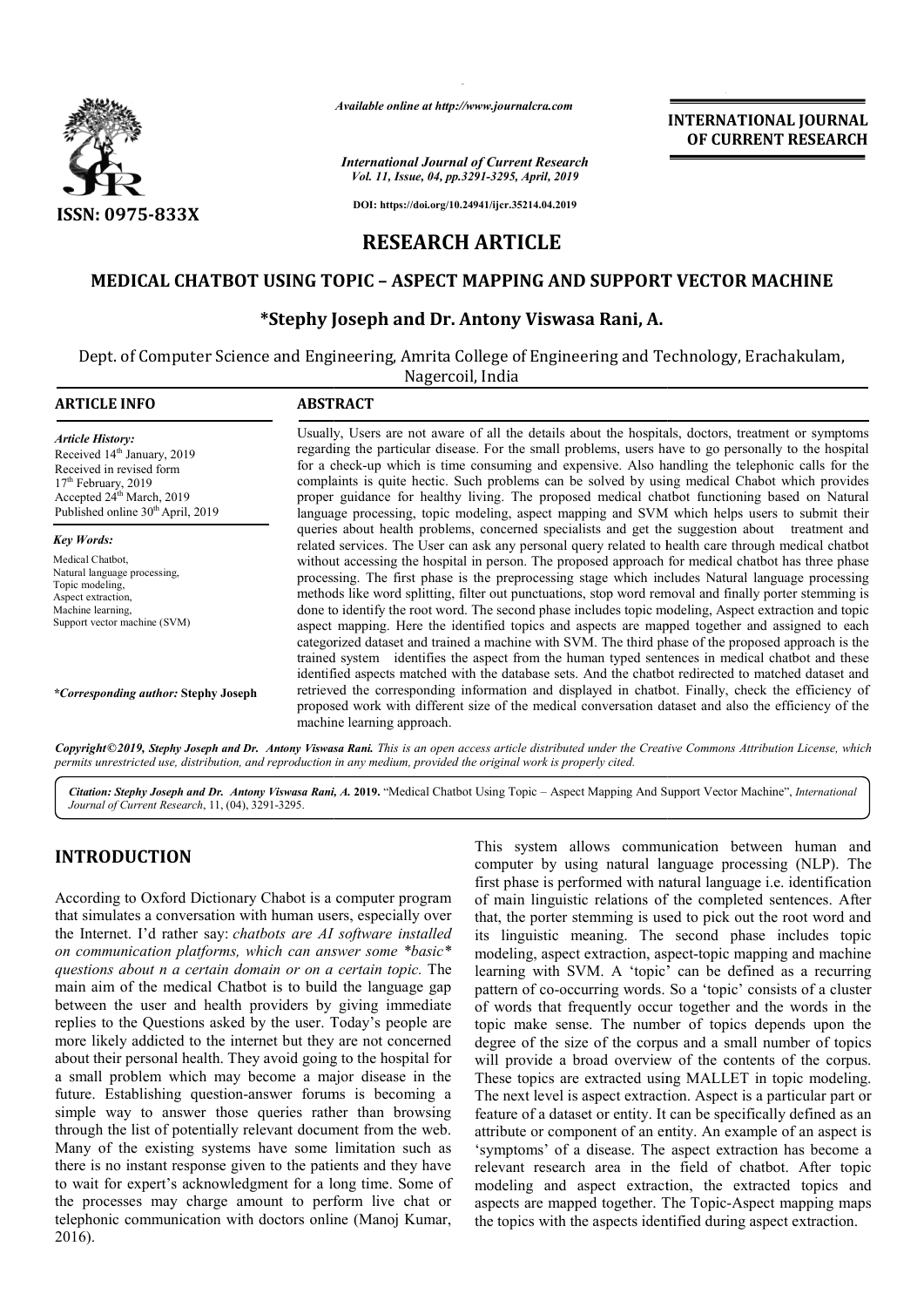The words or its synonyms in a topic that finds a match with an aspect are identified and then the topic is mapped to that particular aspect. And each aspect is assigned with corresponding database sets having the topics. The next step is trained the system with these topics and aspects of the database. The final phase of this proposed system is the trained system is identified topics and aspect identified from the user conversations and these aspects matched with the database aspects and the matched databases are loaded in the backend of the chatbot for further communication.

#### **LITERATURE SURVEY**

A smart chatbot (Emanuela Haller *et al*., 2013) for customer care uses Software as a Service which analyzes the message of each application server. It helps the user to resolve the issue by providing a human way interactions using LUIS and cognitive services which are implemented on AWS public cloud. Admin feeds input to the machine so that machine can identify the sentences and taking a decision itself as a response to a question. The database used in the project is MySQL. The illustration and execution of SQL in the pattern matching operation is required. The conversation can be done so that it can add some knowledge to the database as it has not been modeled before. If in case the input sentences in the database did not match then it will be remodeled (Bayu Setiaji, 2016). The paper gives information regarding products which is useful for consumers to obtain what they want exactly. Question Answering (QA) systems can be identified as information accessing systems which try to answer to natural language queries by giving answers suitable answers making use of attribute available in natural language techniques (Agnese Augello, 2012). The system takes a plain text as input and answering all type of questions output by a qualified user is the output. The purpose is to provide a generic solution to this problem. This paper helps in recognizing the reality in texts and giving the past content for developing a conversation which is used in middle-school CSCL scenarios (Emanuela Haller, 2013). This paper discussed the medical chat-bots functioning depends on Natural language processing that helps users to submit their problem about health. The User can ask any personal query related to health care through the chat bot without physically available to the hospital. By Using Google API for voice-text and text voice conversion. Query is sent to chatbot and gets related answer and display answer on android app. The System's major concern behind developing this web based platform is analyzing customer's sentiments (Rashmi Dharwadkar, 2018) Paper uses artificial intelligence for predicting the diseases based on the symptoms and give the list of available treatments. It can facilitate us to figure out the problem and to validate the solution (Divya Madhu, 2017).

#### **PROPOSED SYSTEM**

In this work, medical chatbot perform with topic modelling, aspect extraction, topic-aspect mapping and pattern matching. In the first phase of this work, the dataset is collected and conversations are categorized based on subjects or areas like disease, hospitals and create the different databases and preprocessing it with NLP functions and stemming function and identified the stem words. The second phase of this work is Topic modeling, performed to extract topics from the text corpus. Here the text corpus is a collection of medical conversations. Then Topic modelling and aspect extraction is carried out for mapping the topics and aspects with different

database set and the extracted topic and aspects are trained with the machine using SVM In this work the aspect extraction is performed using pattern library and aspects are tagged with database with corresponding topics. Finally the trained system are identified aspects from the human conversation and matched with db aspects and the information is retrieved and continued the conversation. The workflow of the proposed system is given below:



**Fig. 1. Proposed system for medical chatbot**

*Dataset Collection:* The dataset collection is the first step in this work, and here we extract the data from various sites, which consists of a large collection of conversation about the medical related topics. The 'conversation' field consists of the text of the diseases, locations, doctors, hospitals, medical shops etc and this text/conversations is separated as the individual dataset based on the different areas like disease or related hospitals etc and perform topic modelling and aspect extraction. The datasets are processed and find out which topics are included in individual documents. We need to transform them from individual text files into a single MALLET format file. MALLET can import more than one file at a time and we can import the entire directory of text files using the 'import' command.

*Pre-processing:* In the pre-processing level, the basic natural language processing functions are used. It is the process of converting raw text file into a well-defined sequence of linguistically meaningful units. This is an essential part of this system, since the characters, words and sentences identified at this stage are the basic elements passed to all other processing stages. The words such as and, the, but, if, that etc which obstruct analysis are thus removed. And finally the porter stemming is performed and the core/stem words are identified.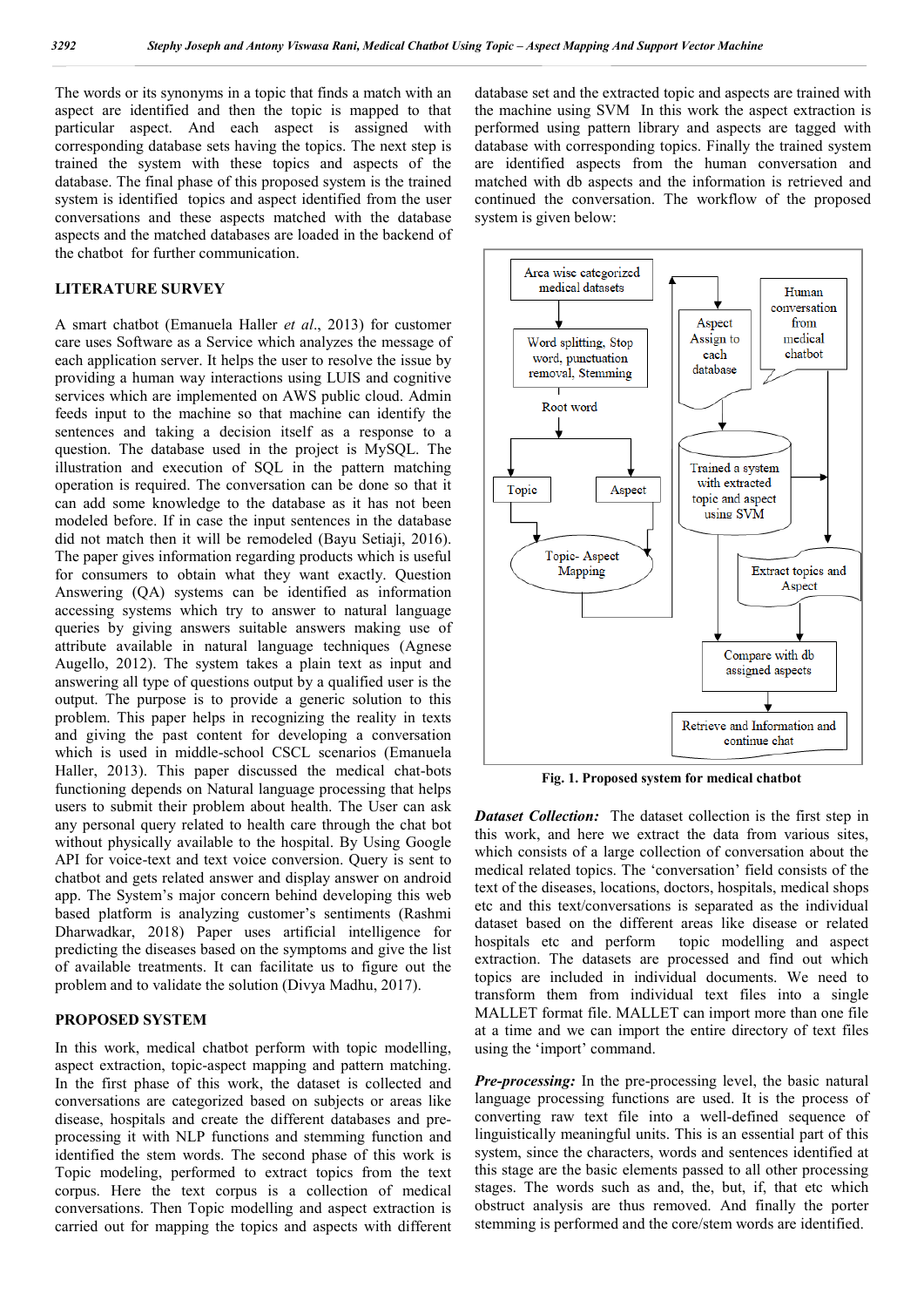*Topic Modeling:* Topic modeling is the third step in the workflow and it is performed to extract topics from the text corpus. Topic models represent a family of computer programs that extract topics from texts. Topic modeling programs do not know about the meaning of words in a text, instead it considers a document as the random distribution of words which we call them as 'topics'. Here MALLET takes a text corpus and looks for patterns in the use of words and it is an attempt to inject semantic meaning into vocabulary. In the case of hundreds of review documents from an archive, topic modeling will be a good approach to understand something of what the archive contains without reading every document and this will be helpful for extracting patterns from the conversation texts. The MALLET tool runs much iteration through the entire medical conversation texts until it settles on the most likely distribution of words into topics. The MALLET command runs the topic model routine on the MALLET file using the default settings. As it runs through the routine, it tries to find the best division of words into topics. We can train MALLET to find any number of topics and here we have found 25 topics. This command finally outputs a text document and showing the topic keywords for each topic. The topic modeling extracts the thematic information behind the medical conversation corpus and some of those topics are given as follows:

**Table 1. Topics extracted after topic modeling**

| Topic 1 | Hospital life quality care location support contacts doctor<br>specialty features insurance causality |  |
|---------|-------------------------------------------------------------------------------------------------------|--|
| Topic 2 | Doctor location works fees op-time specialty<br>qualification                                         |  |
| Topic 3 | Disease symptoms body parts specialty hospital doctor<br>prescription medicine location               |  |
| Topic 4 | Patient near hospital issues health care condition<br>emergency Doctor                                |  |
| Topic 5 | Medical store location hospital prescription health value<br>medicine availability                    |  |

*MALLET Natural Language Processing Toolkit:* MALLET is a Java-based package for statistical natural language processing, document classification, clustering, topic modeling, information extraction, and other applications to text. It is a topic modeling package which includes an extremely fast and highly scalable implementation of Gibbs sampling, efficient methods for document-topic hyper parameter optimization and

tools for inferring topics for new documents given trained models (6). It is a topic modeling tool that is text focussed and uses command line scripts and direct Java API for topic modeling and it is based on Latent Dirichl*et al*location (6). MALLET gains its motivation from text classification and information extraction. It includes sophisticated tools for document classification, efficient routines for converting text to "features".

Topic models are useful for analysing large collections of unlabeled text. The MALLET topic modeling toolkit contains efficient, sampling-based implementations of Latent Dirichl*et al*location, Pachinko Allocation, and Hierarchical LDA. Many of the algorithms in MALLET depend on numerical optimization and it includes an efficient implementation of Limited Memory BFGS, among many other optimization methods (6). The MALLET toolkit is an Open Source Software and it involves modifying an environment variable and working with the command line. This tool is used in this work for topic modeling of product reviews to extract the thematic information behind them (McCallum, 2002).

*Aspect Extraction:* Aspect Extraction is performed for identifying the various aspects of mobile phones and here we have identified aspects manually from the commercial vendor websites. The some aspects, thus identified are listed below:

| <b>Table 2. Aspects</b> |                 |          |  |  |
|-------------------------|-----------------|----------|--|--|
|                         | Patient Disease | Hospital |  |  |
| Doctor                  | Medicine        | Location |  |  |

The aspect extraction expresses the exact medical area towards each conversation. In such cases, the overall human complicated conversation is less meaningful than area specific to each aspect. The following representation denotes the aspect specific information in the human medical conversation. In this work, we have identified 6 such aspects from the categorized medical conversational dataset.



**Fig. 1. Medical Conversational texts specifying various aspects**

*Topic – Aspect Mapping:* The Topic-Aspect mapping maps the topics with the aspects identified during aspect extraction. The words or its synonyms in a topic that finds a match with an aspect are identified and then the topic is mapped to that particular aspect. For example, the topic words such as "hospital, life, quality, care, location, contacts, specialty, insurance, causality" in Topic 1 indicates the aspect 'Hospital' and the topic words such as "symptoms, disease, parts" in Topic 3 indicates the aspect 'Symptoms'. Here we have mapped the 25 topics to 6 such aspects and the following table shows the topic-aspect mapping of our work

**Table 3. Topic – Aspect Mapping**

| Topic 1 | hospital life quality care location support contacts<br>doctor specialty features insurance causality | Hospital |
|---------|-------------------------------------------------------------------------------------------------------|----------|
| Topic 2 | Doctor location works fees op-time specialty<br>qualification                                         | Doctor   |
| Topic 3 | Disease symptoms body parts specialty hospital<br>doctor prescription medicine location               | Disease  |
| Topic 4 | Patient near hospital issues health care condition<br>emergency Doctor                                | Location |
| Topic 5 | Medical store location hospital prescription health<br>value medicine availability                    | Medicine |

*Machine Learning with Support Vector machine:* "Support Vector Machine" (SVM) is a supervised machine learning algorithm which can be used for both classification or regression challenges in the area of training the systems. However, it is mostly used in classification problems. Here the supervised machine learning algorithm SVM is used assign the aspects to database and trained a system with these aspect assigned database. After that the human typed sentence/conversation in the Chabot UI, the trained system identified the aspects in the sentence and based on that aspect, it redirect to assigned aspect matched dataset and retrieve the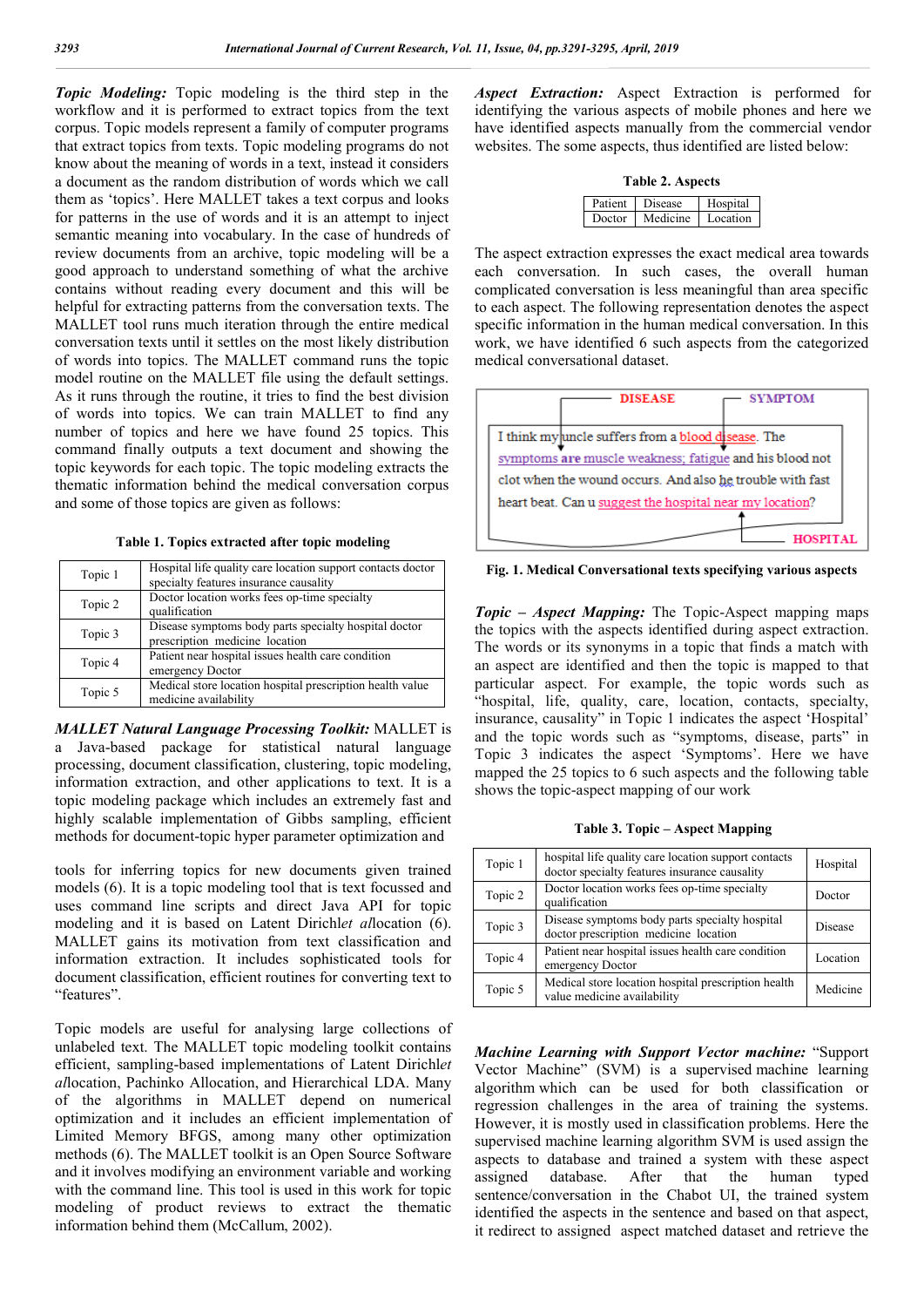corresponding information based on the question and displayed the related answer in the Chabot. All aspects extracted from the human conversation should match the dataset then only particular dataset will get selected and the conversation will continue. Otherwise the Chabot display the "data not found" message.

### **RESULTS AND EVALUATION**

Through topic modeling, aspect extraction, topic aspect mapping - the key concepts in a conversational db can be identified. All aspects extracted from the human conversation should match the dataset then only particular dataset will get selected and the conversation will continue. The result of this work clearly specifies the particular topics and aspect in the database. As the first phase of this work, topic modeling is performed on the medical conversations corpus using MALLET to extract topic keywords. Here we have identified 25 such topics. The topics give a clear idea about what the entire conversation corpus is said about. In the aspect extraction step, we have identified the aspects from the dataset and in this work we have identified 6 such aspects. The topic words in each topic enable us to map each topic with a particular aspect. Thus we have mapped the 25 topics with 6 aspects as described in Table 3. The machine learning phase, the trained system identified the aspects from the user entered conversation in chatbot and based on that aspects, it redirect to matched dataset and retrieve the corresponding information based on the question and displayed the related answer in the Chabot. The below displays the screen shot of the frontend medical Chabot.



**Fig. 2. Result Chabot**

In the evaluation phase, to increase the dataset size, more conversation is to be added in each database. The new medical areas are also included and tried to identify more aspects and compare the efficiency of this approached method in different dataset sizes and different aspects.

The below graph represent the efficiency of this method with different conversation dataset size.



**Fig. 3. Efficiency graph with different size dataset**

When the dataset size increased the efficiency level increased up to a point and decreased from that particular. Compared with other algorithms without aspect mapping, the proposed system performed with high efficiency.

The below graph represent the efficiency of this proposed system with different methods.



**Fig. 4. Accuracy graph with different algorithms**

And also check the efficiency of the SVM with this proposed medical chabot system. In this below table shows the Confusion Matrix of SVM with proposed model. The size of dataset is 5000.

**Table 4. Confusion Matrix of SVM**

| True Positive (TP)  | False Positive (FP) |
|---------------------|---------------------|
| 3423                | 561                 |
| False Negative (FN) | True Negative(TN)   |
| 392                 | 624                 |

From the above confusion tables, we have calculated the values for True Positive (TP), False Positive (FP), False Negative (FN) and True Negative (TN). Based on these values we can calculate the Accuracy, Precision and Recall of the Sentiment Analysis system described in this work. Accuracy, Precision and Recall are defined as follows:

Accuracy=( (TP + TN) / TP+TN+FP+FN) Precision=  $TP / (TP + FP)$ Recall= TP /  $(TP + FN)$ 

The Accuracy, Precision and Recall values of SVM with this proposed model is 80, 72, 50 respectively. The future work is to propose a new approach to improve the efficiency of this medical chatbot and apply different machine learning approaches apply for this proposed model and make comparison and find which machine learning approach is more fit for this proposed work.

#### **REFERENCES**

- Agnese Augello, Giovanni Pilato, Alberto Machi' ICAR Istituto di Calcolo e Reti ad Alte Prestazioni CNR - Consiglio Nazionale delle Ricerche Viale delle Scienze , 978-0- 7695- 4859-3/12 \$26.00 © 2012 IEEE . "An Approach to Enhance Chatbot Semantic Power and Maintainability: Experiences within the FRASI Project".
- Bayu Setiaji, Ferry Wahyu Wibowo, 2016. Department of Informatics Engineering STMIK AMIKOM Yogyakarta, Yogyakarta, Indonesia, 2166-0670/16 \$31.00 © IEEE "Chatbot Using A Knowledge in Database-Human-to-Machine Conversation Modeling".